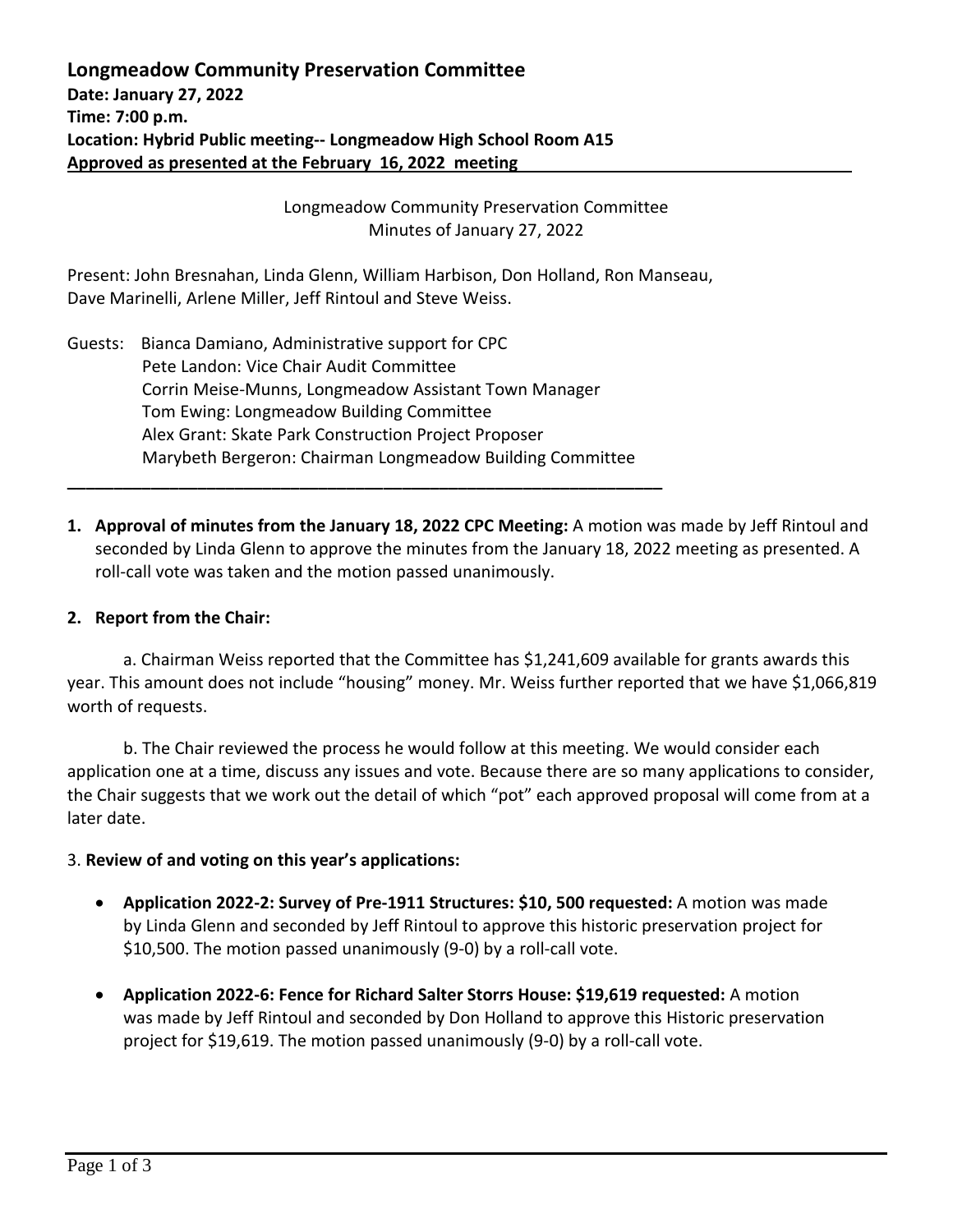- **Application 2022-9: Community Gardens Pollination Habitat and Birdhouse Project: \$1,500 requested:** A motion was made by Jeff Rintoul and seconded by Bill Harbison to approve this Open Space project for \$1,500. The motion passed 8-0 (With one abstention) by a roll-call vote.
- **Application 2022-7: Riverfront Conservation Area Surveying, Landscape mapping and permitting**: **\$8,500 requested**: A motion was made by Jeff Rintoul and seconded by Ron Manseau to approve this Open Space and Recreation project for \$8,500. The motion passed unanimously (9-0) by a roll-call vote.
- **Application 2022-12: Old Town Hall Restoration: \$10,000 requested:** A motion was made by Bill Harbison and seconded by Linda Glenn to approve this Historic Preservation project for \$10,00. The motion passed (6-3) by a roll-call vote.
- **Application 2022-1: Stained Glass Window Preservation: \$80,000 Requested:** A motion was made by Linda Glenn and seconded by John Bresnahan to approve this Historic Preservation project for \$80,000. The motion was defeated (0-9) by a roll-call vote.
- **Application 2022-3: Hydrologic and Hydraulic Study of Bliss and Laurel Parks**. **\$75,000 requested.** A motion was made by Jeff Rintoul and seconded by Bill Harbison to approve this Recreation project for \$80,000. The motion was passed unanimously (9-0) by a roll-call vote.
- **Application 2022-11: Playground Glider Project: \$38,000 requested:** A motion was made by Jeff Rintoul and seconded by John Bresnahan to approve this Recreation project for \$38,000. The motion was defeated (3-6) by a roll-call vote.
- **Application 2022-5: Window Replacement at Center School: \$300,000 requested:** A motion was made by Jeff Rintoul and seconded by Linda Glenn to approve this Historic Preservation project for \$300,000 to "replace OR repair" the windows at Center School. The motion passed unanimously (9-0) by a roll-call vote.
- **Application 2022-8: Skate Park Construction Proposal**: **\$350,000 requested**: A motion was made by John Bresnahan and seconded by Linda Glenn to approve this Open Space and Recreation project for \$350,000. The motion was passed (5-4) by a roll-call vote.
- **Application 2022-4: Wolf Swamp Fields, Edgerly Building Upgrades**: **\$108,700 requested**: A motion was made by Jeff Rintoul and seconded by Linda Glenn to approve this Recreation project for \$108,700. The motion was passed (7-2) by a roll-call vote.